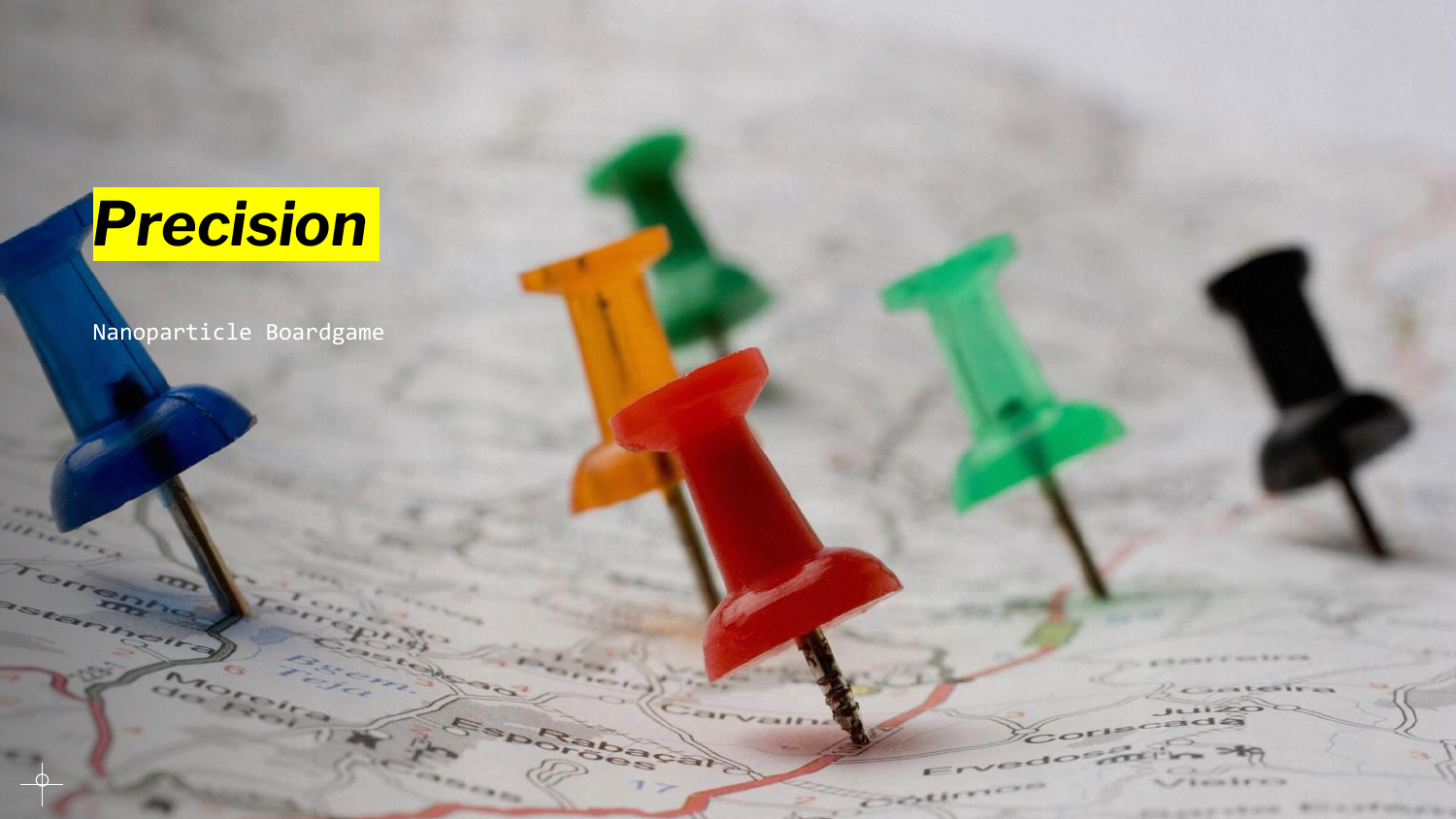## *Backstory*

- Our tiniest enemies are some of the hardest to fight. Cancer starts when gene changes make one cell or a few cells begin to grow and multiply too much. This may cause a growth called a tumour. Doctors still don't have good weapons to quash the tumour cells responsible. Many cancers are cured. But in some people cancer can return. Cancer drugs such as chemotherapy, need to be powerfully toxic to kill all the tumour cells. But they also can kill healthy cells, sometimes which can lead to side effects. Now scientists have teamed up with engineers and figured out how to slay many types of harmful tumours. Their new weapon of choice: nanoparticles.
- Your job as scientists is to find a way to seal cancer drugs inside the nanoparticles so the drugs won't harm the healthy cells while traveling through the bloodstream. They hold that medicine securely until they reach a tumour and deliver the drug to the cancer site to ensure that the medicine is released only where it's needed. Finally, leave the body without causing any serious side effects.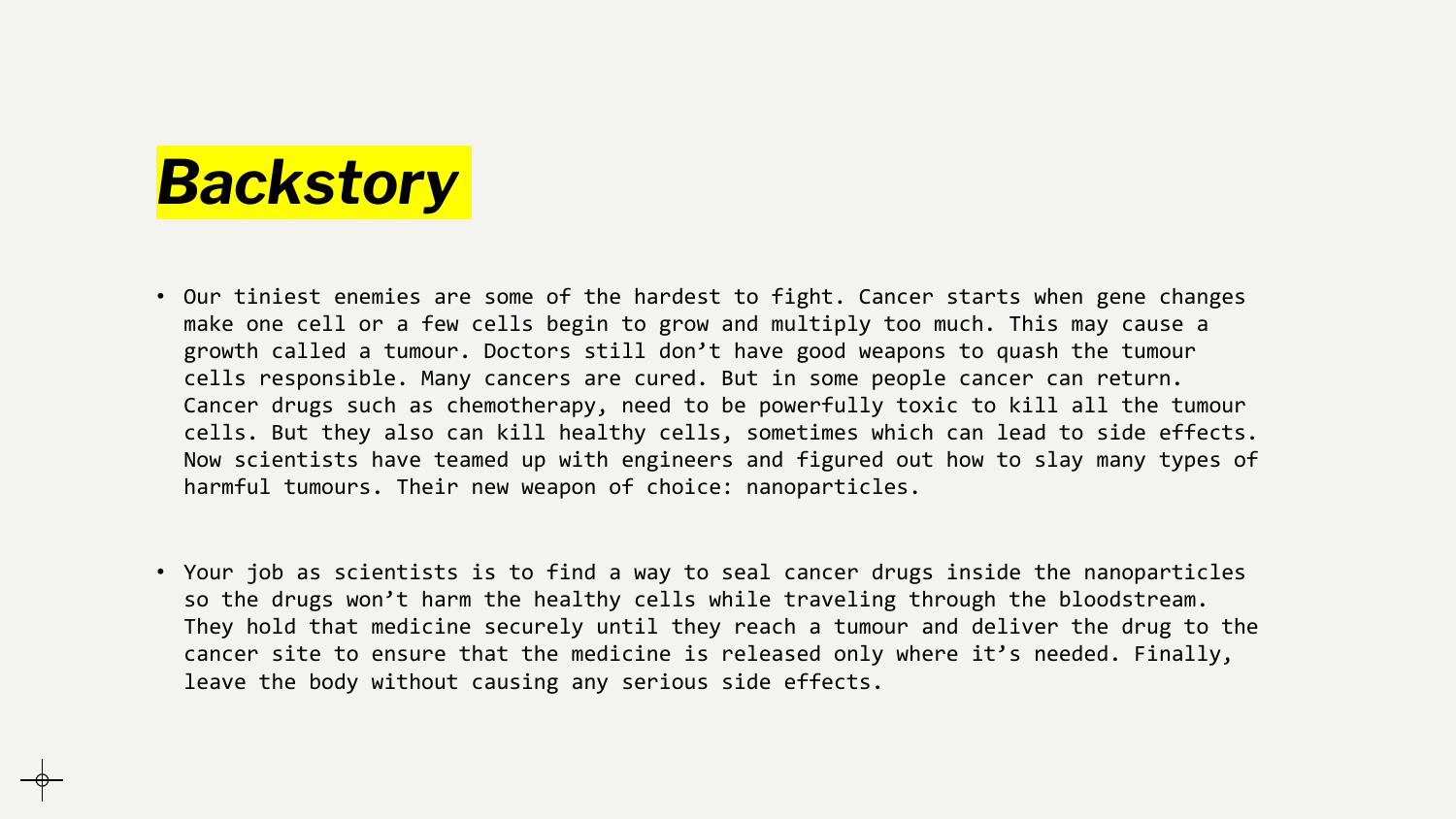#### *Instructions*

• Aim

- + Get into the body, deliver the drug to the tumour (kill the tumour) and get out of the body without leaving any toxic side effects. Make sure you collect as many points as possible.
- To start, select your nanoparticle at random from the 4 character cards. It will come with different strengths or weaknesses, so don't forget to read your card carefully before you start playing. Place it on the face up so you don't forget what it says.
- All counters must start the game on the enter the body space. Throw the dice to progress round the board. Go in any order you like!
- Win
	- + The game ends after all players cross the finish line, then players total all their points the winner is the one with the most. You only get points if you directly land on "leave the body efficiently.
- Points
	- + Add and subtract points depending on where you land- keep a scorecard
	- + Do not forget to look at your character card details
	- + If you have to move backwards or stay where are, you don't collect or lose additional points until you move forwards again on your next go.
- Age 7+
- 2-4 players
- Materials
	- + Board
	- + 4 x Counters
	- + 4 x character cards (1 for each player)
	- + Paper (score card) and pen

+ Dice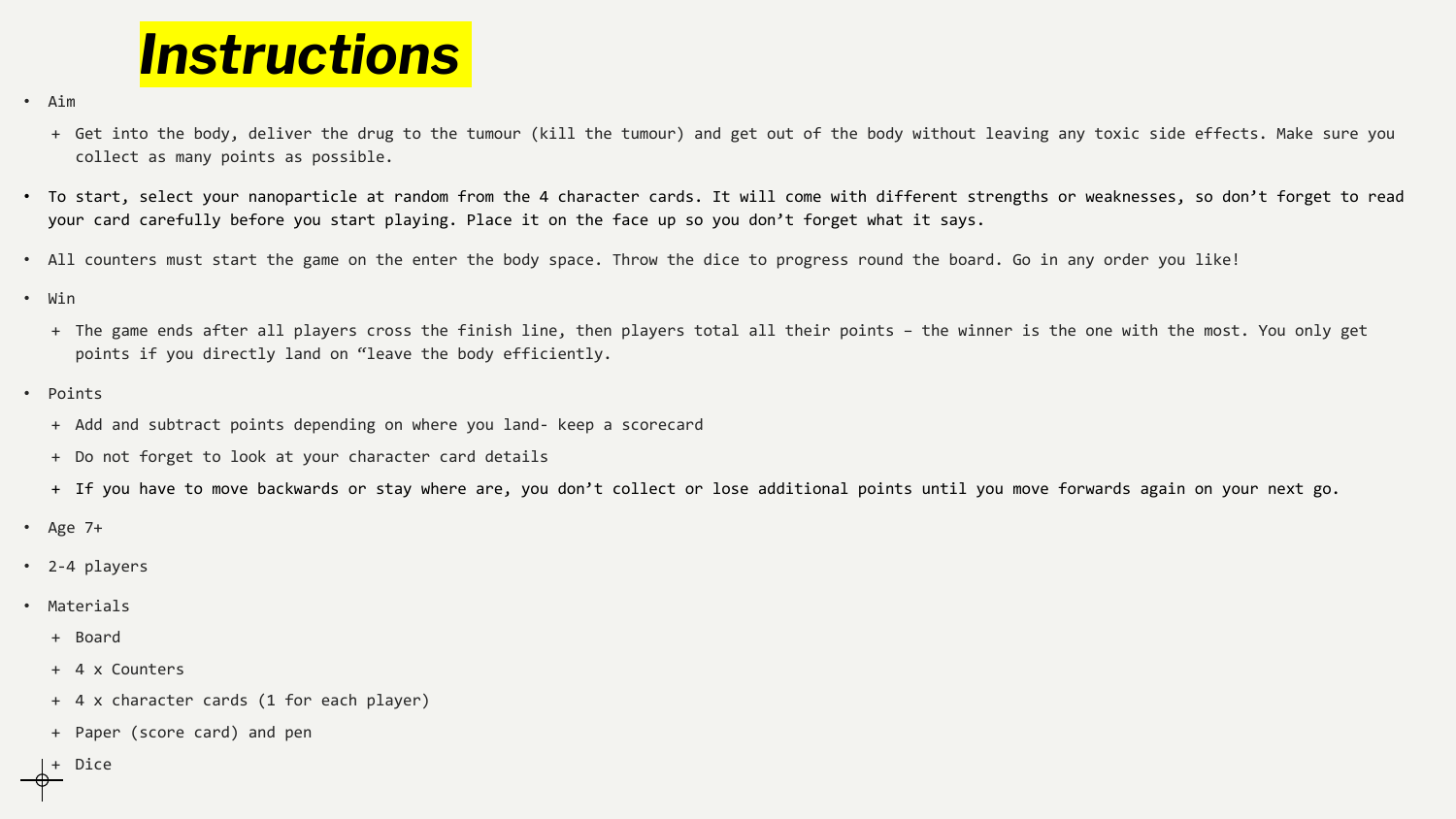

| Nanoparticle       | <b>Big</b>                                                                                                                                            | <b>Small</b>                                                                                                                                                                                                                 | Targeted      | <b>Nanobot</b>                                                                                                                                                                                                                          |
|--------------------|-------------------------------------------------------------------------------------------------------------------------------------------------------|------------------------------------------------------------------------------------------------------------------------------------------------------------------------------------------------------------------------------|---------------|-----------------------------------------------------------------------------------------------------------------------------------------------------------------------------------------------------------------------------------------|
|                    |                                                                                                                                                       |                                                                                                                                                                                                                              |               |                                                                                                                                                                                                                                         |
| Character<br>trait | Worker                                                                                                                                                | Speedy                                                                                                                                                                                                                       | Meticulous    | Navigator                                                                                                                                                                                                                               |
| Description        | You constantly<br>release drug when<br>you land on ALL<br>cells. For every<br>subtract one. For<br>example, if you<br>roll a 1, then move<br>0 steps. | You constantly<br>release drug when you<br>land on ALL cells. land on a tumour<br>For every roll of the cell or<br>roll of the dice dice add two. For Metastatic site.<br>example, if you roll<br>a 3, then move 5<br>steps. | drug when you | You ONLY release You ONLY release drug inside a<br>tumour cell. On your first go,<br>you don't throw the dice but<br>take the nanobot passageway and<br>collect the points. You are the<br>only player that can use this<br>passageway. |
|                    |                                                                                                                                                       |                                                                                                                                                                                                                              |               |                                                                                                                                                                                                                                         |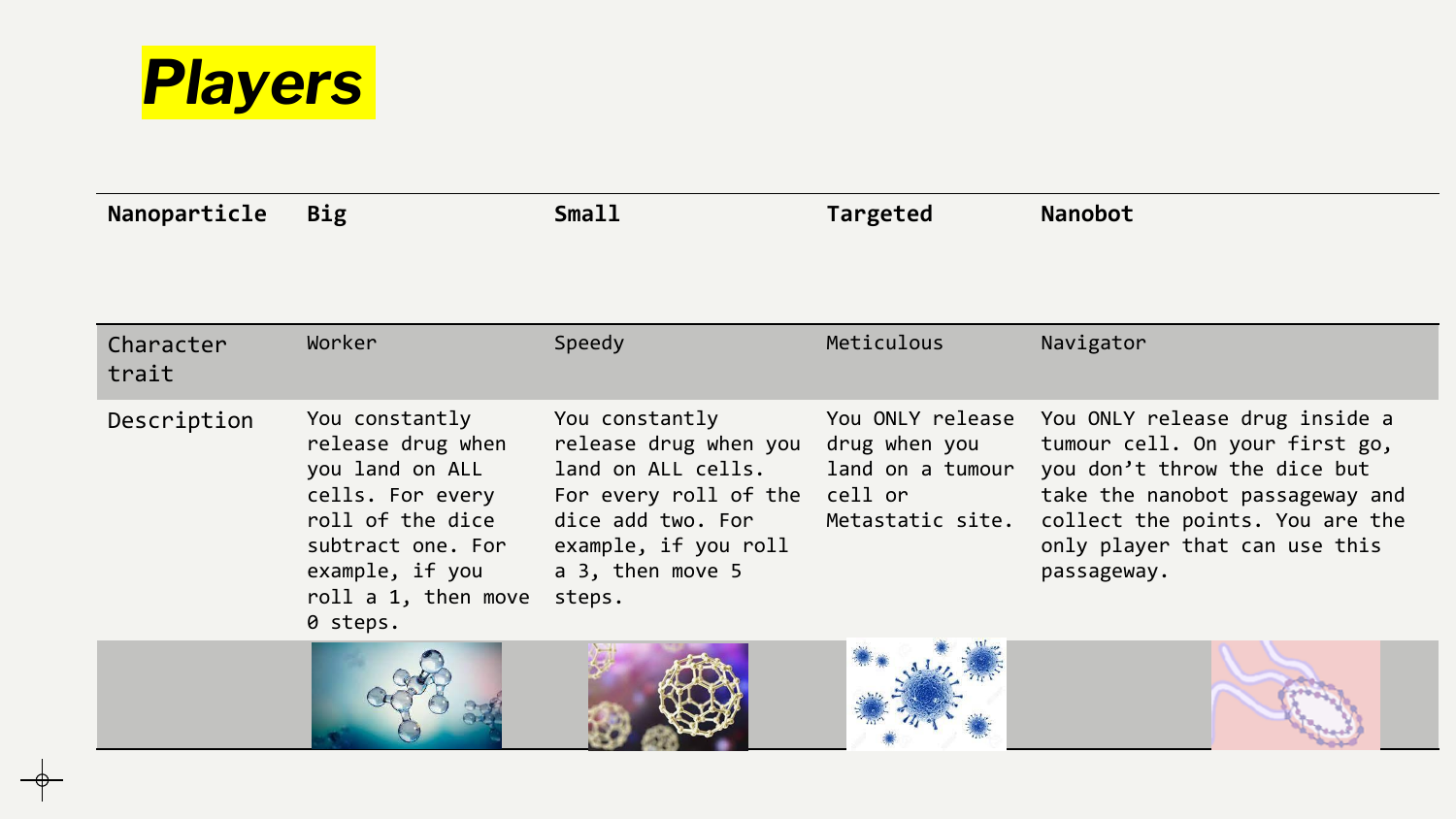### *The Game*

**Precision – Nanoparticle Drug delivery game**

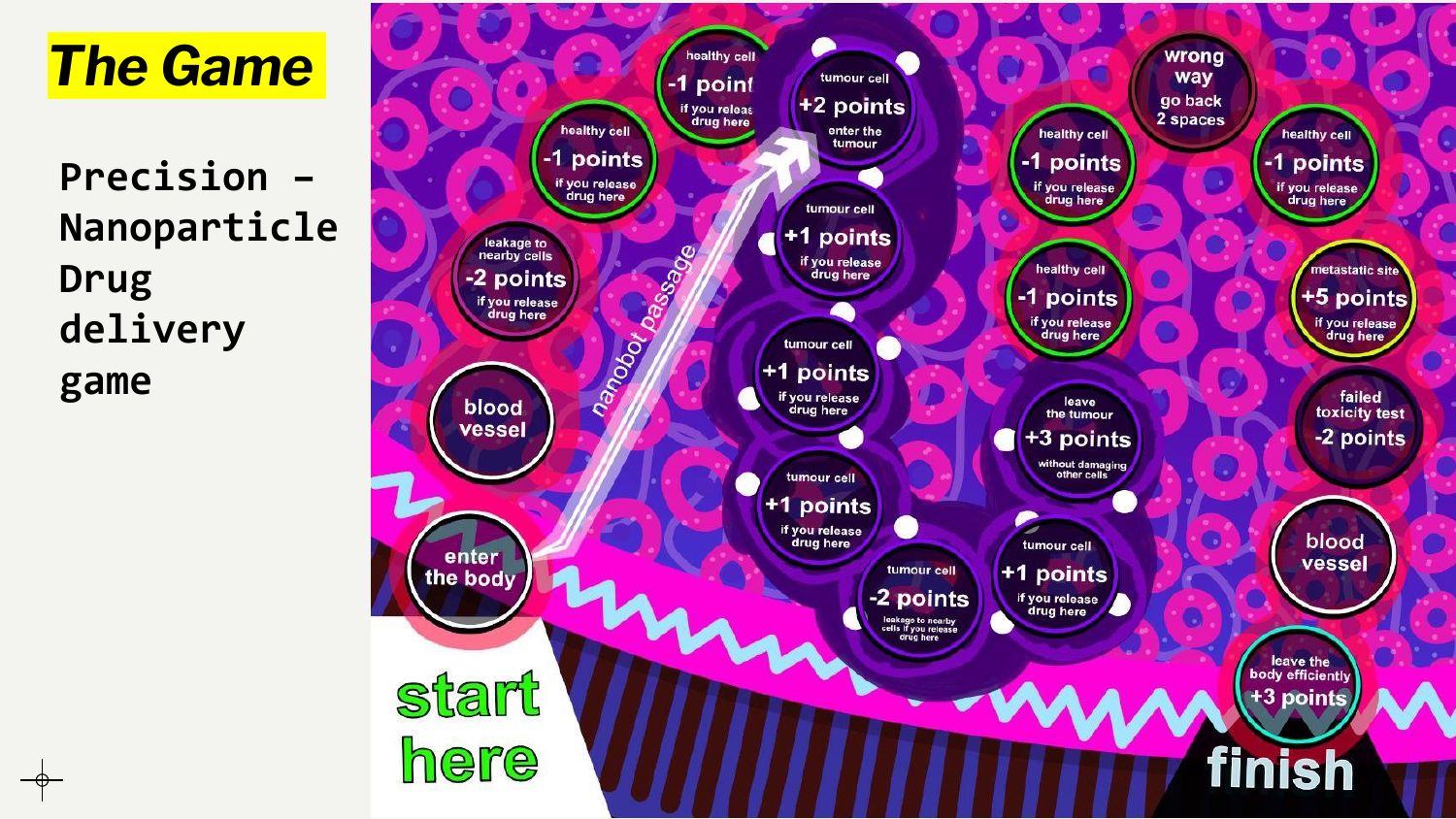#### *The Game*

**….in action**